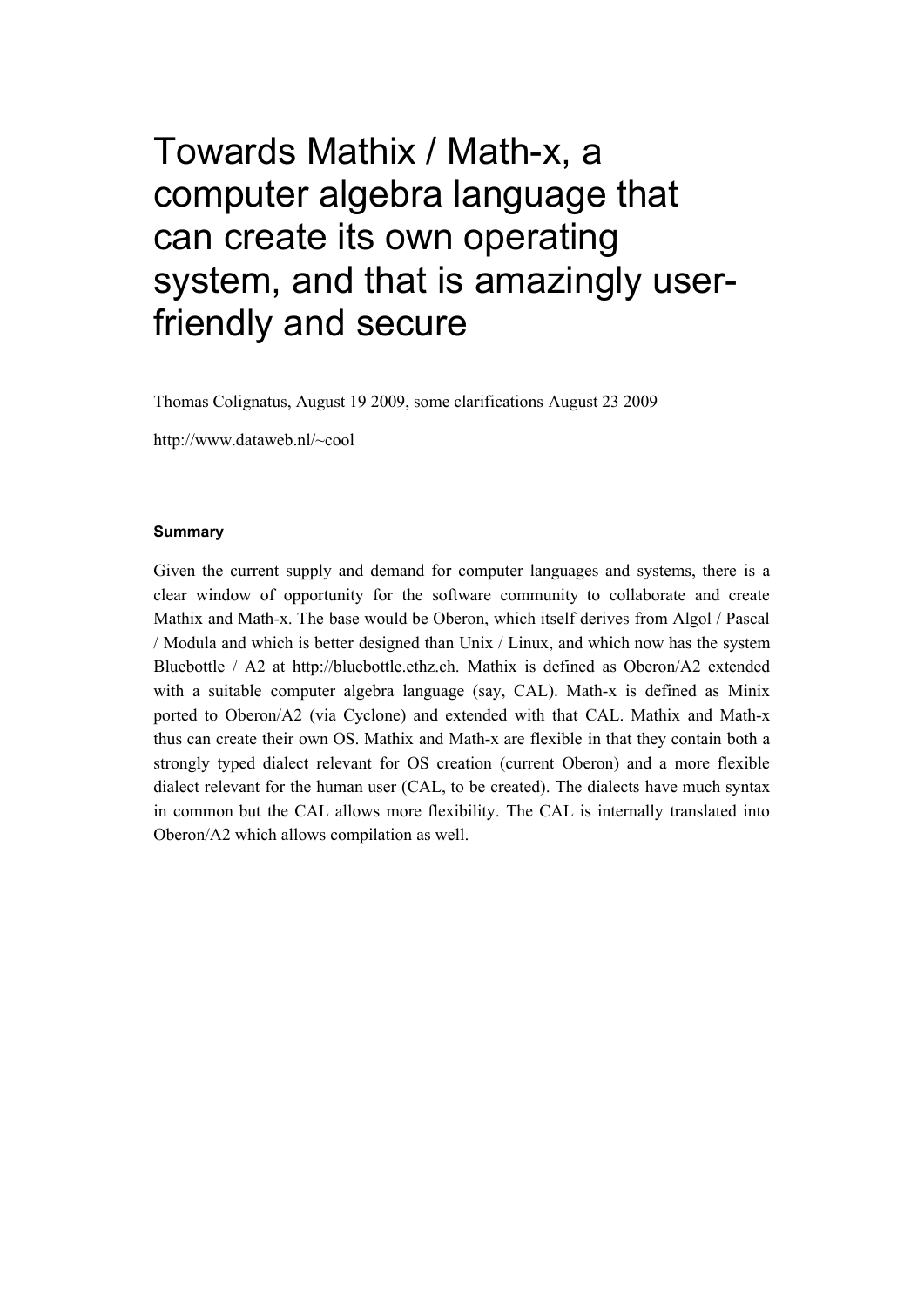#### **Note**

This paper is best understood in the context of my book *Elegance with Substance* on mathematics education - see http://www.dataweb.nl/~cool/Papers/Math/Index.html. My book advises that each national parliament investigates the stagnation in doing mathematics on the computer in school. This paper suggests how the software community might anticipate on common sense conclusions and start working on improvement.

This document has been created in *Mathematica* 7. This program allows the inclusion of hypertext (clickable but hidden links) and transformation into PDF but those PDF (either created directly or via printing via PrimoPDF) apparently have the links removed (or they are not shown in Foxit). It is an option to save from *Mathematica* in HTML format, but, curiously, such a file comes as a collection of files and links and not as a single file whence it is not easily transportable. It is defeat, but it remains the best approach to include all links *verbatim*.

## **ü Introduction**

We start out with a quest. Considerations then cause a choice. For the presentation it is clearest to first present the choice and then elucidate on the considerations. We can close with the consequences.

## **ü The quest**

In our advanced computer age in the year 2009, we would like to have a computer algebra language that not only allows us to do mathematics on the computer, but that ought to be capable to compile itself and to create the operating system (OS). The advantage is that code becomes both more rigorous and transparant. Teaching, learning and use become more agreeable and effective. An advantage is that more complicated mathematical software would also become directly available for use in the OS and thus contribute to speed, security and user friendliness. Regrettably, we don't have that yet. It should be free software as well of course.

We are all aware of de abundance of software, see the somewhat phyrric http://rosettacode.org/wiki/Main\_Page. The idea of this present paper is to simplify all of this to *a basic system with a uniform syntax for the standard applications*.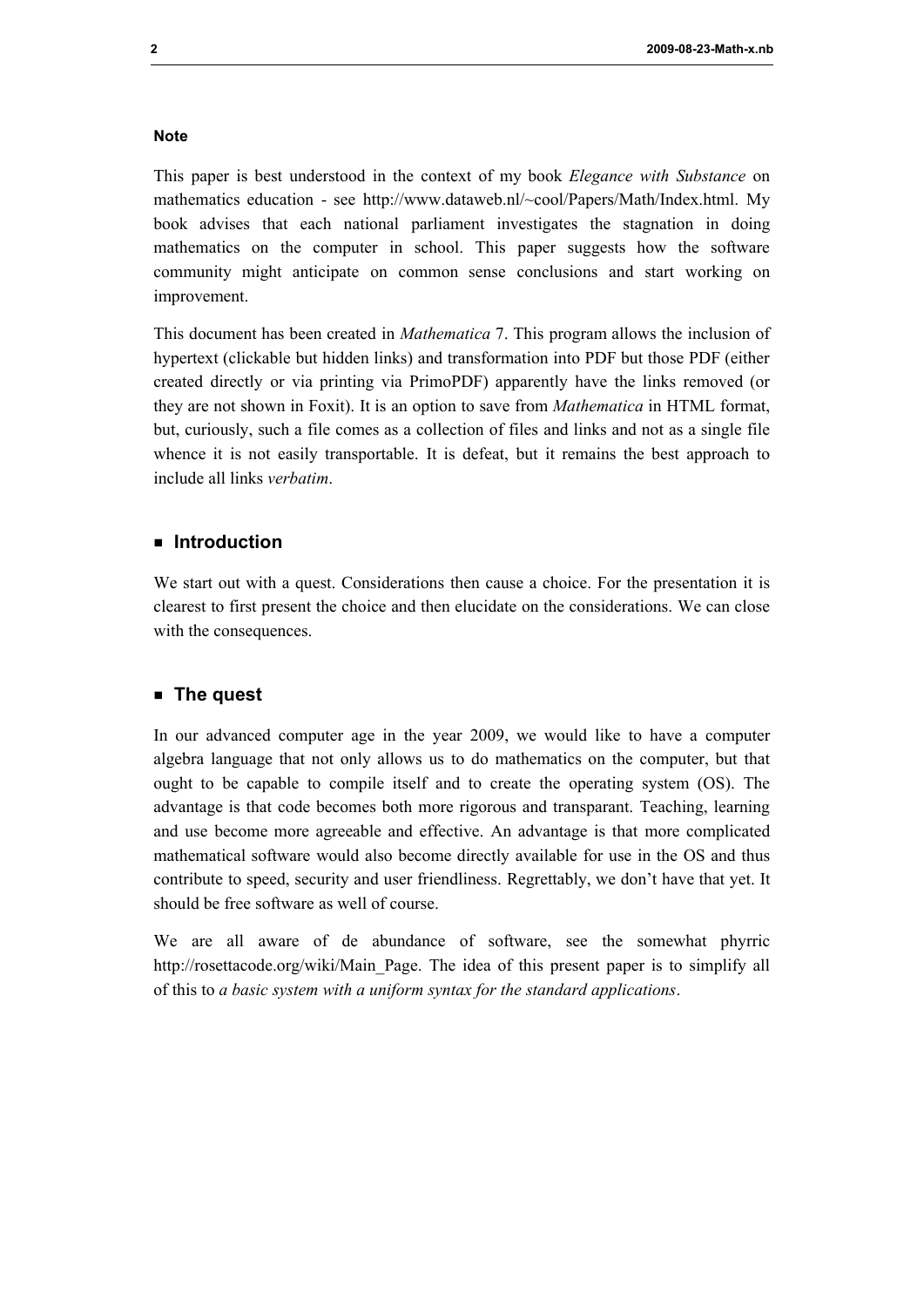# **A direct refutation**

An expert directly stated: "A disk driver is 50 pages of code that simply stuff bits into registers to make the disk work and then manage the data that comes in and verifies checksums. There aren't any complex algorithms. It is all grunt work. So I really don't believe a math-type language has much to offer."

I stand corrected. However, a mathematician sees math everywhere. The disk might be seen as a database and algorithms on the database might warrant speed and security. A bottom line remains that the syntaxes of most OS's and their sources differ from one another. A gut feeling is that there is a powerful language and environment out there.

Users of Windows will spend a decent amount of their time to updates and checking for virusses. The load for users of Linux is less but potentially it can increase when more people adopt Linux. Thus for Linux we would wish to have a well structured and secure alternative, best formulated in that new computer language.

# **ü The choice**

Oberon is a language that creates its own OS - see http://www.oberon.ethz.ch and http://en.wikipedia.org/wiki/Oberon\_operating\_system. In this paper "Oberon" will be a container word but sometimes it may be useful to distinguish the language seen as language itself and the implementation into the actual operating system Bluebottle / A2 at http://bluebottle.ethz.ch. See JAOS at http://www.bbos.org/ethmirror/bluebottle.ethz.ch/jaos/index.html. Its community looks into computer algebra, see Gruntz & Weck, http://citeseerx.ist.psu.edu/viewdoc/summary?doi=10.1.1.48.6614. Oberon is free software equivalent to the GNU PL - see ftp://ftp.inf.ethz.ch/pub/software/Oberon/ETHOberon/license.txt;type=a.

It remains to extend Oberon (thus, Oberon/A2) with computer algebra, creating **Mathix**. Then Mathix will have two sub-languages or dialects, (1) the Oberon current language that is the vessel towards compilation and OS, and (2) the computer algebra language that is easier for the human user (e.g. by allowing a free type). Perhaps we can compare this to the French and Anglo-Saxon roots in the modern English language, where different expressions are possible.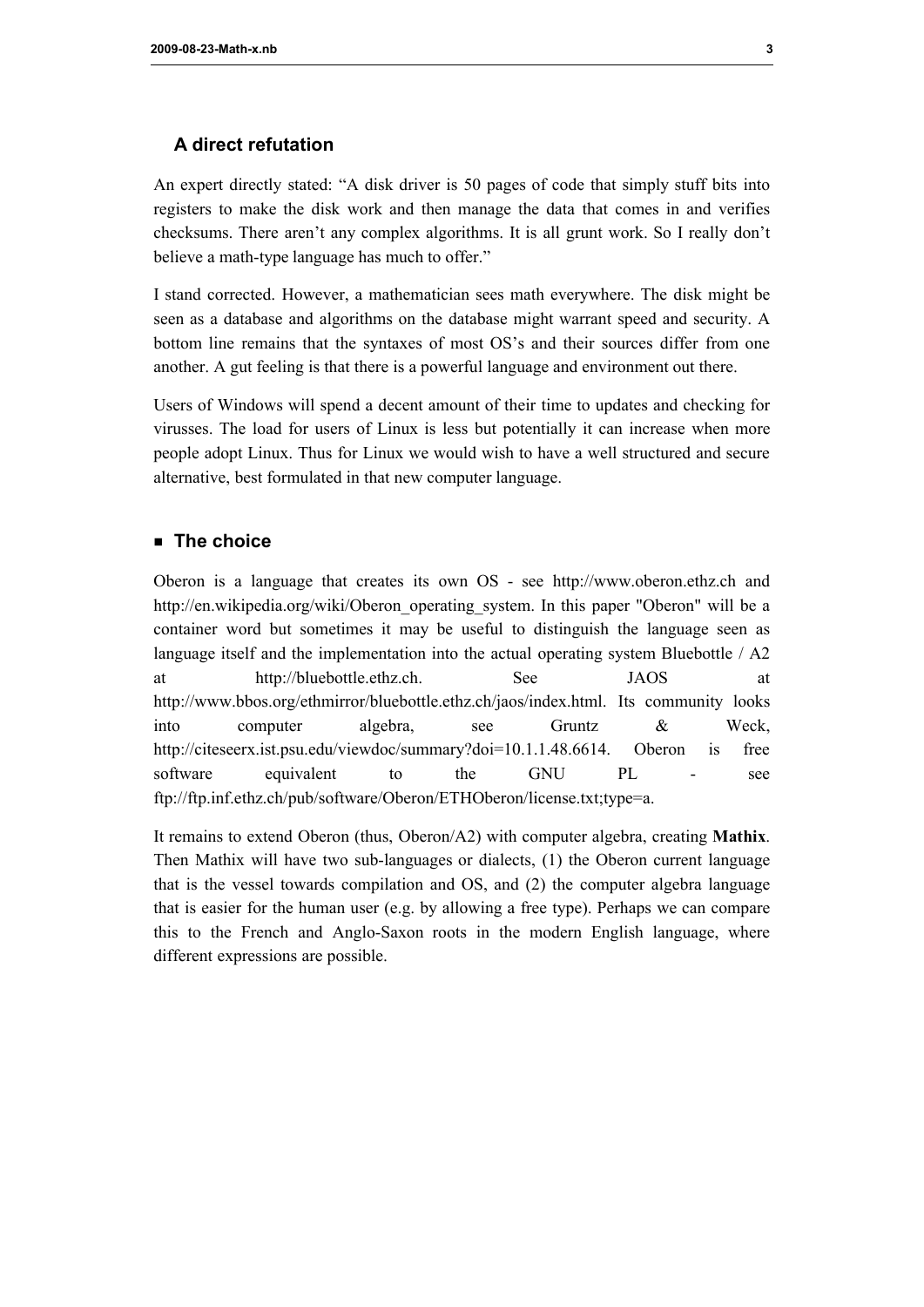Minix has a different approach from Linux and Oberon - see http://en.wikipedia.org/wiki/Microkernel, http://www.minix3.org, http://www.cs.vu.nl/~ast/jobs/R3S3-summary.pdf and see the license that is equivalent to the GNU PL http://www.minix3.org/license.html. For OS design, it would seem to be obvious that Minix has the future. Since it has been written in C we would need to port C to Cyclone to Oberon, and then the ported Minix code can be extended with computer algebra, creating **Math-x**.

## **ü How that choice came about**

#### **(1) General criteria**

The commercial combinations of Maple / *Mathematica* on Windows / Mac / Unix allow ease of use and power of application. Their cost need not be overrated if they are used frequently so that the cost per minute decreases. But they create intellectually artifical boundaries when a user wants to change that software. It is not self-evident how software can be integrated. Formats differ. Editting in *Mathematica* differs from editting in Word. The free statistical sofware package R has its own implementation language but this is far from a computer algebra language and one wonders why the computer algebra language is not standardly available from the operating system up.

It would seem to be a clear argument that a good computer language also ought to be able to compile itself and install itself on a computer. In practice we meet specialisation and language barriers. Added to the financial costs there are learning and testing times.

One might argue that Unix / Linux and C are so married to each other that they jointly form a language that compiles itself. However, there are differences. For example, comments in C have the form  $\frac{*}{*}$   $\ldots$   $\frac{*}{*}$  while Bash programs in Linux have  $\#$ ... (till the end of the line).

#### **(2) The jungle**

For the OS there is the choice between Windows, Apple OS X, Unix, Linux, Minix, Oberon, and all their versions, and possibly some that I overlooked or don't feel like mentioning. For languages we can consider Lisp, Fortran, C, Haskell, Python, Oberon, etcetera. A comparison of computer algebra systems can be found at http://en.wikipedia.org/wiki/Comparison\_of\_computer\_algebra\_systems.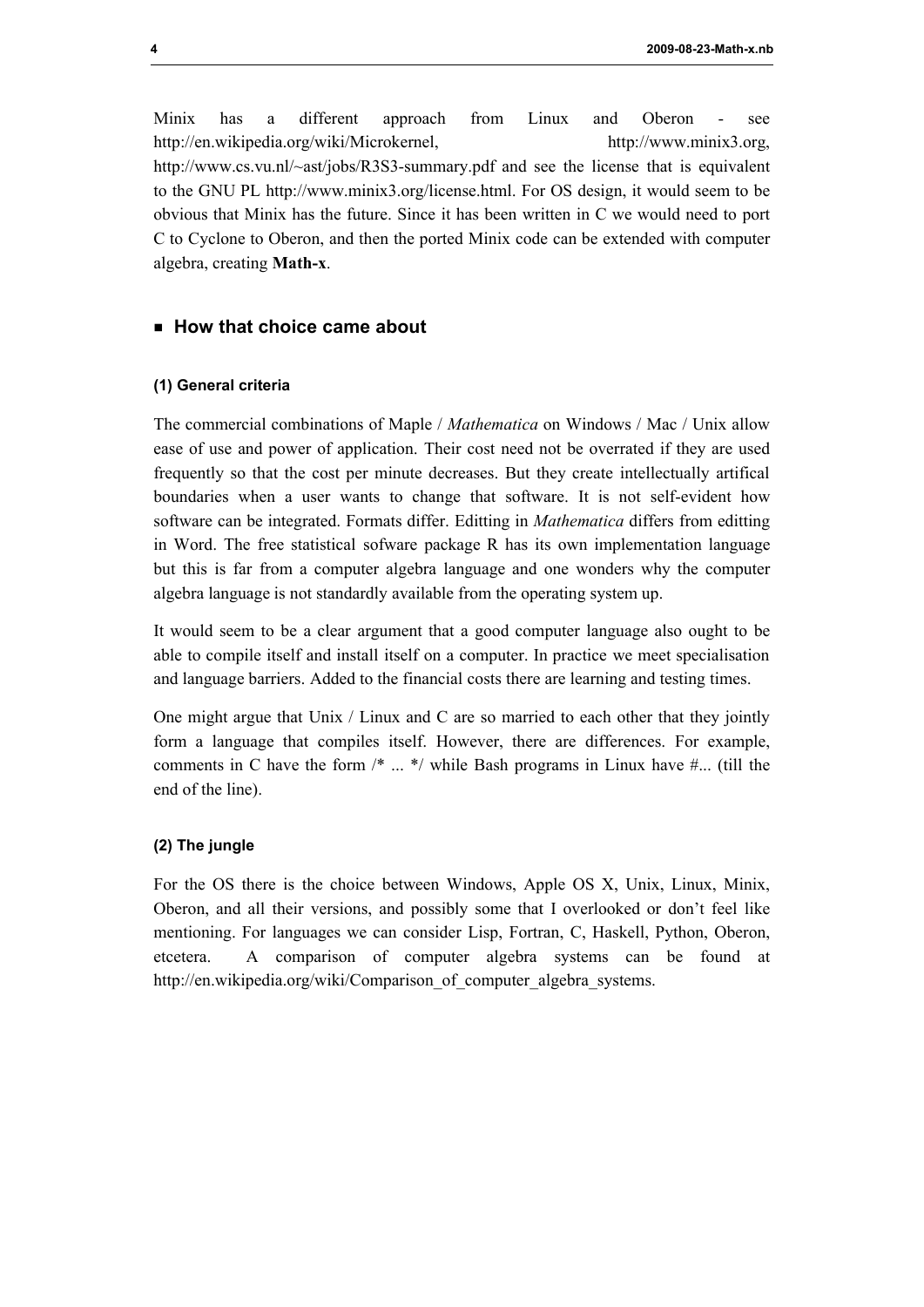#### **(3) Considerations**

Since we are considering free software the possibilities for the OS reduce to Linux, Minix and Oberon. Speed and garbage collection are important here.

Tanenbaum clarifies the crucial distinction between Linux and Minix. This distinction would also hold for Oberon versus Minix. For stability and security it would seem to be obvious that Minix has the future. Minix however has been written in C but Tanenbaum requires more structure and then mentions to consider Cyclone. This is a variant of C that tries to become well-structured, see http://cyclone.thelanguage.org and http://en.wikipedia.org/wiki/Cyclone (programming language).

Oberon has one of the strongest possible foundations in computer theory - see the genealogy from Algol, Pascal and Modula. Oberon seems to have lost out in the onslaught in the USA where commercial competition and the fear for litigation have dominated developments. Fortunately the free software movement - many academics and http://www.fsf.org - has defended freedom but it is striking how US developers (including FSF) are focussed on Unix and C. There clearly is the "lock in" of an established base.

For computer algebra, Sage is the best available free language, and itself combines Maxima and Python, see http://www.sagemath.org, http://maxima.sourceforge.net and http://www.python.org. It is somewhat curious that Maxima has been developed (as a superior language) in Lisp, that Lisp has a compiler, but that Maxima has no compiler (but perhaps I overlooked a program that converts Maxima to Lisp again). Haskell for functional programming can be mentioned too, see http://www.haskell.org and http://en.wikipedia.org/wiki/Haskell (programming language).

It might be mentioned that Google has the same distaste for virusses and security updates and works on Chrome OS, see http://en.wikipedia.org/wiki/Google\_Chrome\_OS and http://googleblog.blogspot.com/2009/07/introducing-google-chrome-os.html. However, for math applications it does not seem advisable to rely on cloud computing (only).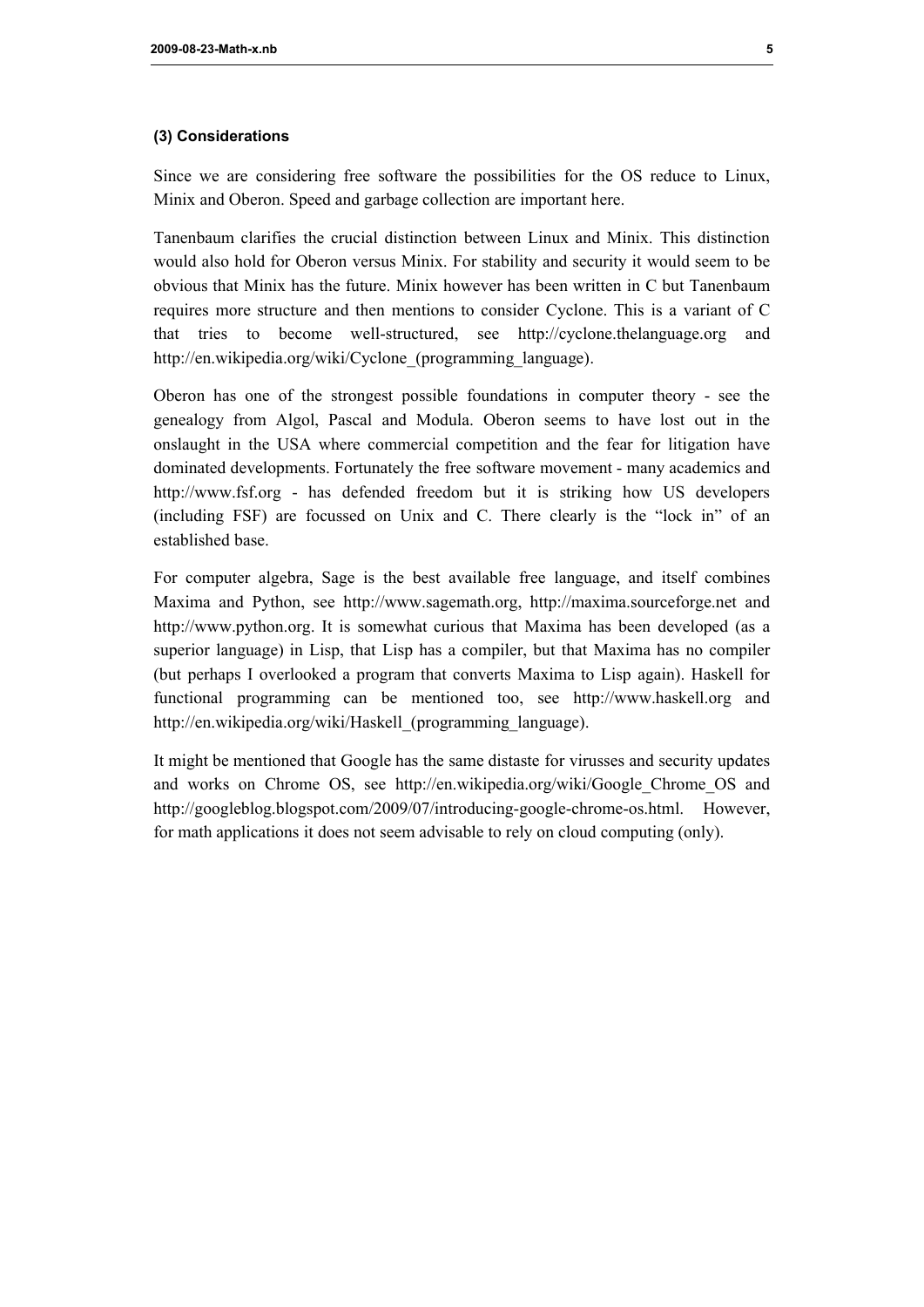#### **ü Minor consequences**

#### **(1) For C, Linux and Minix**

We need ports (source to source translators) from C to Cyclone and then to Oberon. In that way Linux and Minix source codes can be ported. Since Minix has much less code than a convential Linux distribution, Minix can make the quickest transfer. When Mathx exists, it may well get so much momentum that Mathix need not arise (since Minix has the future).

#### **(2) For List and Maxima**

We need a port from Lisp to Oberon. Then Maxima becomes available in Oberon. (Optionally Punimax ftp://ftp.gwdg.de/pub/linux/math/punimax.) Note that Oberon compiles so that Maxima's Lisp source ported to Oberon compiles by implication. However Maxima expressions themselves need not compile yet.

#### **(3) For Sage and Python**

As Sage uses Maxima (Lisp) and Python (C), it can be ported in above ways. The Python language compares to some extent to computer algebra languages and possibly its system amounts to an alternative interpreter. Currently, there is work on a compiler for Python and this C program might be ported too. Sage relies on other programs as well which will require further ports.

## **(4) TeXmacs, R, Axiom**

Importantly, we would want to port TeXmacs - http://www.texmacs.org - as well, requiring a conversion of Lisp / Scheme to Oberon. Likely the TeXmacs instruction language must be transformed into Math-x as well.

Similarly for R and the idea to include a computer algebra system into R - http://www.rproject.org, http://faculty.ucr.edu/~tgirke/Documents/R\_BioCond/R\_Programming.html (C and R itself) and http://www.math.aau.dk/~slb/kurser/software/RCompAlg.pdf.

Similarly for Axiom - http://www.axiom-developer.org/ (Lisp and C++).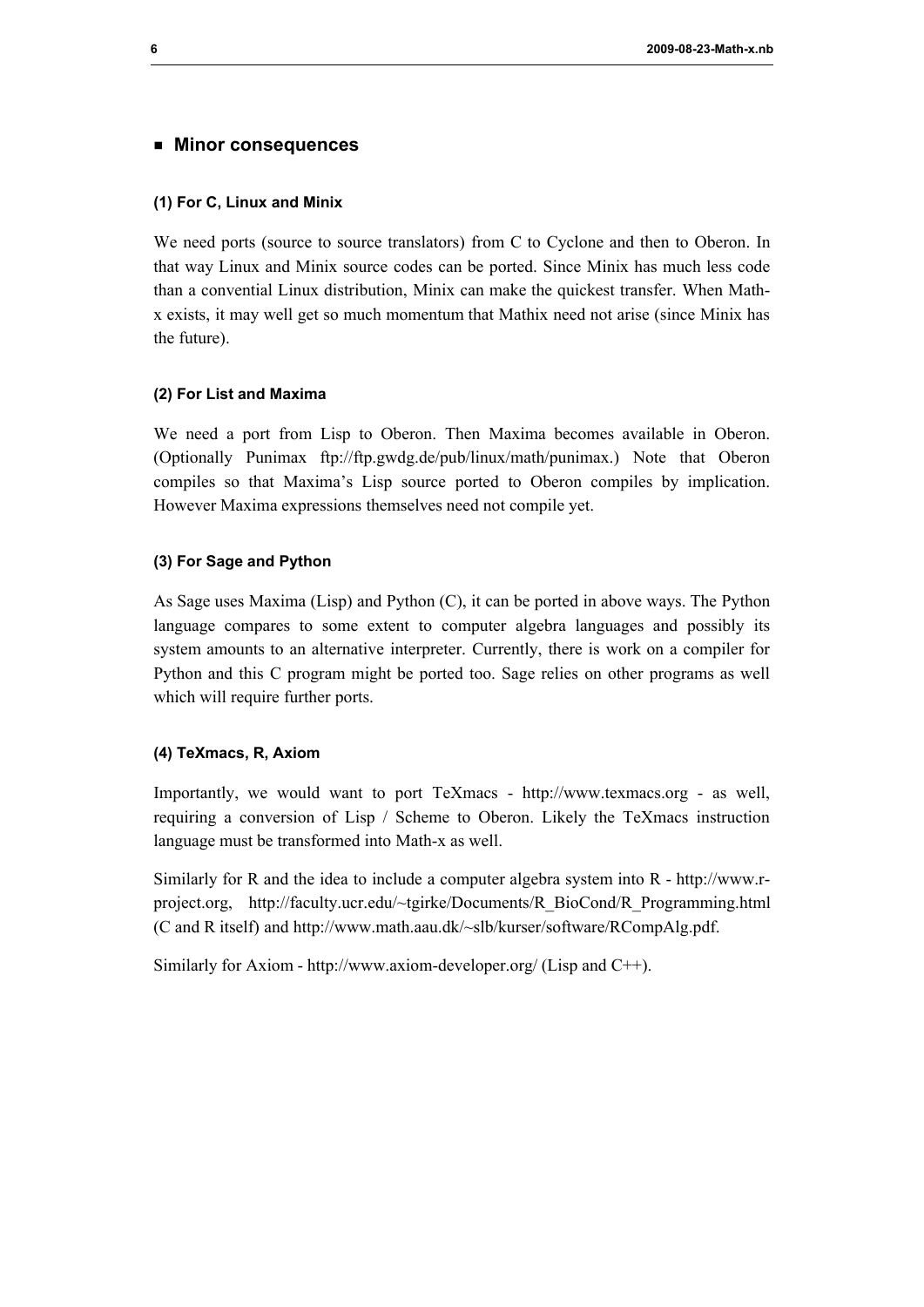Since Math-x is the higher order computer algebra language, it is conceivable that programs like TeXmacs and R are ported to Math-x instead of Oberon. This depends upon how fast the computer algebra dialect (CAL, to be made) becomes available and how urgent the use of the programs is.

#### **(5) Zonnon**

There is the initiative of Zonnon, an object oriented language in Oberon with an innovative design, http://www.zonnon.ethz.ch. It uses the .NET framework and at this moment it is not clear to me how it installs in the free software environment. We would like to see Zonnon available as a dialect in Oberon. Zonnon helps to clarify that an OS actually consists of levels of OS. There is basic Grub, then core system functionality, then more flexible system management. Perhaps more stages. All would come with a consistent syntax but there can be dialects to allow for different programming styles.

#### **(6) BIOS and Grub**

Grub already comes with minimal recognition of keyboard and screen. Once such functionality exists it seem logical, perhaps only rationally and not practically, to ask whether Grub isn't actually some kind of an OS. We would like to transform it and extend it with our supposed Math-x, to be created. Likely the best answer would be that Grub would also be defined in Math-x, though uses only a minimal core and then relinquish control to any other OS of preference. Rephrased differently, we likely would want Math-x to be equipped with such a grub feature.

#### **ü Major consequence**

The major consequence is that we must try to settle on a computer algebra language (syntax). We have syntax of *Mathematica*, Maple, Maxima, Python, Axiom and Haskell. The best must be selected, which gives the CAL to be made. The existing CAs can be ported to CAL.

## **ü Design principles**

The basic design is Minix in Oberon extended with the CAL to be made. However, on the way, it would be advisable to prevent errors made in current designs.

For the human interface, it would be advisable to use insights from psychology, see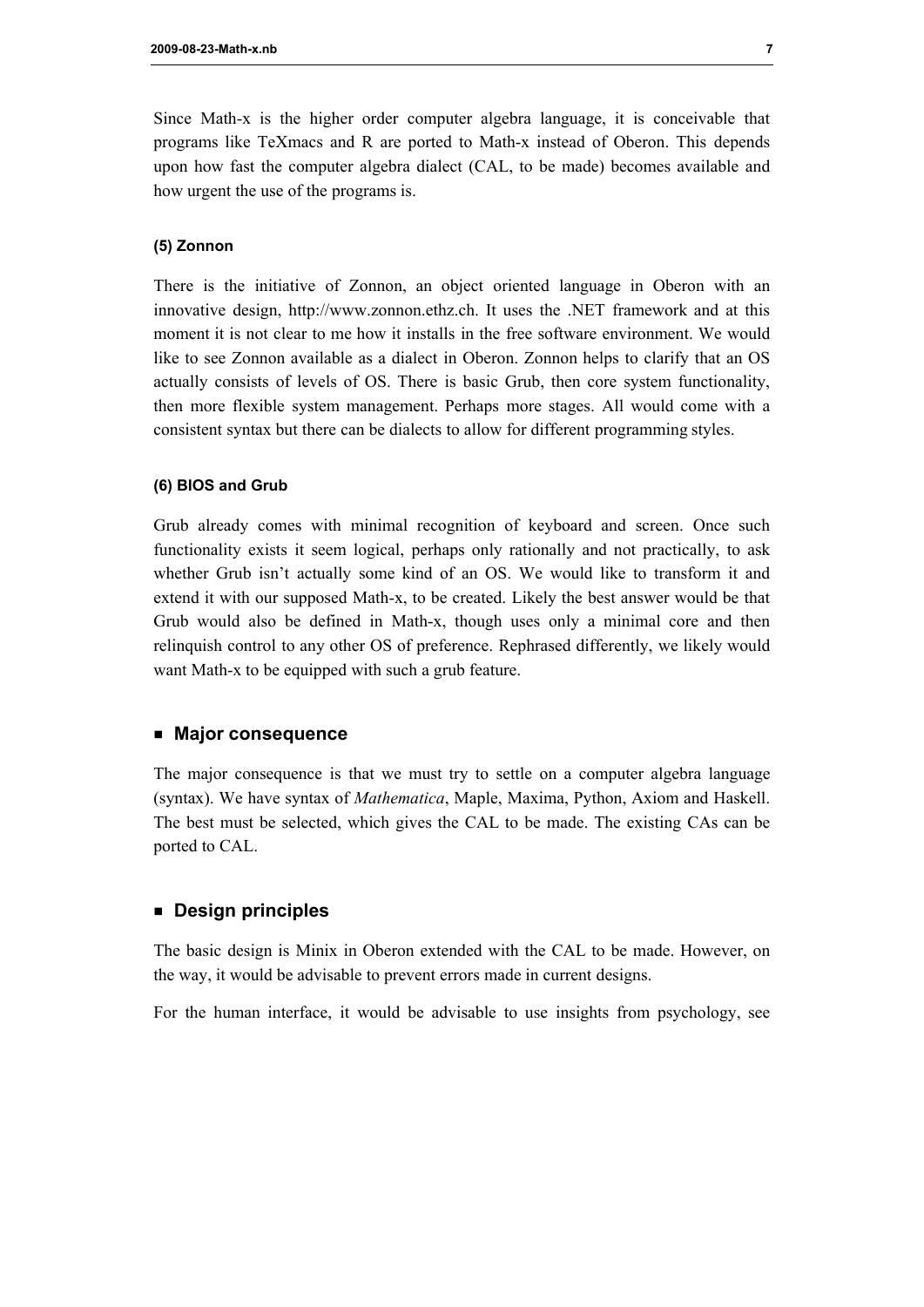Verhoef at http://www.humanefficiency.nl/gui/multi\_dimensional\_interfaces.shtml

Also, as Math-x is targetted to be used in mathematics education (and applied in physics, economics and biology education too since these use math too) it is advisable to be aware of 'evidence based education'. For example, it is my conjecture that  $2 + 1/2$  is the proper mathematical notation of two and a half, instead of the common  $2\frac{1}{2}$  (that looks like multiplication). Readers of *Elegance with Substance* may agree. Conceivably it suffices when mathematicians agree on this. However it will be useful to perform tests when feasible and to maintain that philosophy.

#### **ü How to proceed**

#### **Focus**

The programming world seems focussed on .NET,  $C++$  and Python. However, the issue of security will help to focus attention. It will help that Mathix / Math-x will have features of ease as in Python.

#### **Organisation**

Clearly, Computer Science departments at the universities and institutes of technology would have to cooperate, perhaps in the Algol fashion.

There can be a project / org that adheres to the FSF conventions to provide overall guidance. One option is that computer users in the world donate to the Free Software Foundation that then buys up creations to put them into the GNU PL (in the fashion how Microsoft has grown).

In anticipation, www.math-x.org has been reserved by the HACC foundation in The Hague, see

http://pir.org/index.php?mode=whois&db=content%2FWebsite&tbl=Registrants&id=3& whois query field=math-x. It appears that Mathix.org already has been used but this does not matter

Preferably, there will be a constitution, user parliament, court, executive, with rules for decisions and operations. It is not clear whether these differ for Math-x.org or FSF.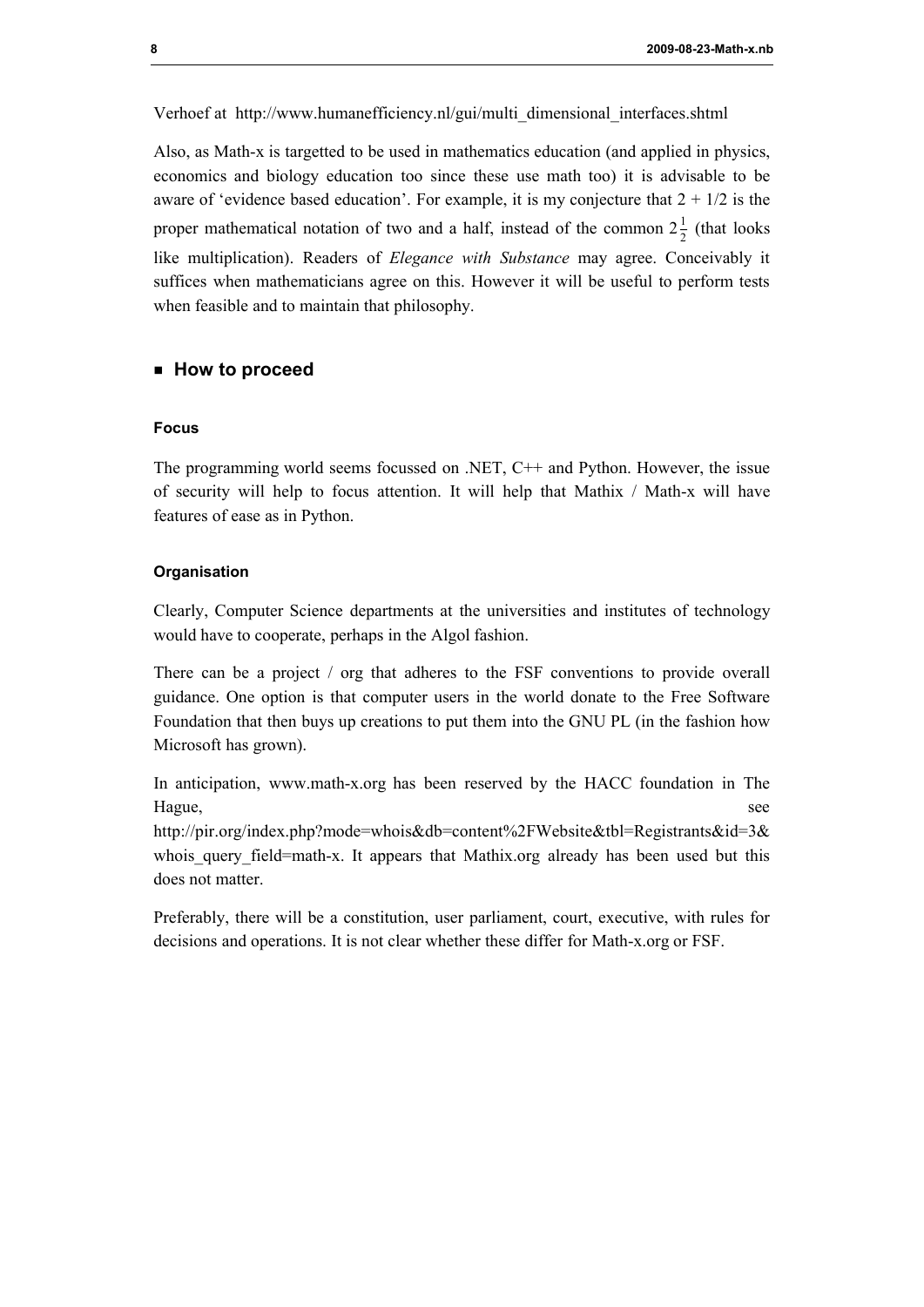#### **Things to prevent**

Academic initiatives can be highly ineffective and increase the Babylonic chaos. The histories of some commercial companies around Macsyma, Axiom and Aldor are somewhat depressing but ventures as Maple and *Mathematica* are encouraging for their stability and product quality. Some ventures apparently are able to pick the cherries from the academia and let the seeds grow and bloom again. It is worth an effort to copy that model with free software.

There are curious phenomena. One of the features of Haskell is lazy programming but this is available in *Mathematica*. Similarly for Typing and lambda calculus. Why don't they use *Mathematica* ? The main argument for the creation of Haskell would be an open source development and an academic check on rigour but with the added cost of another syntax. Haskell doesn't come with converters from commercial packages to Haskell. Users who already had been forced to a commercial environment are left to themselves again, especially when they would like to combine some aspects of Haskell with other aspects still not provided for by Haskell. All this would be solved by Math-x, though with another syntax.

#### **Some principles**

Some principles thus would be:

- \* We will never be able to arrange everything to everyone's full satisfaction.
- \* Legalese should be kept to a bare minimum.

\* Academics should do their thing for the academia, but can help in the public domain, and when they help then they should focus on helping out instead of doing their thing.

\* Free software runs on donations. Donations run on good free software.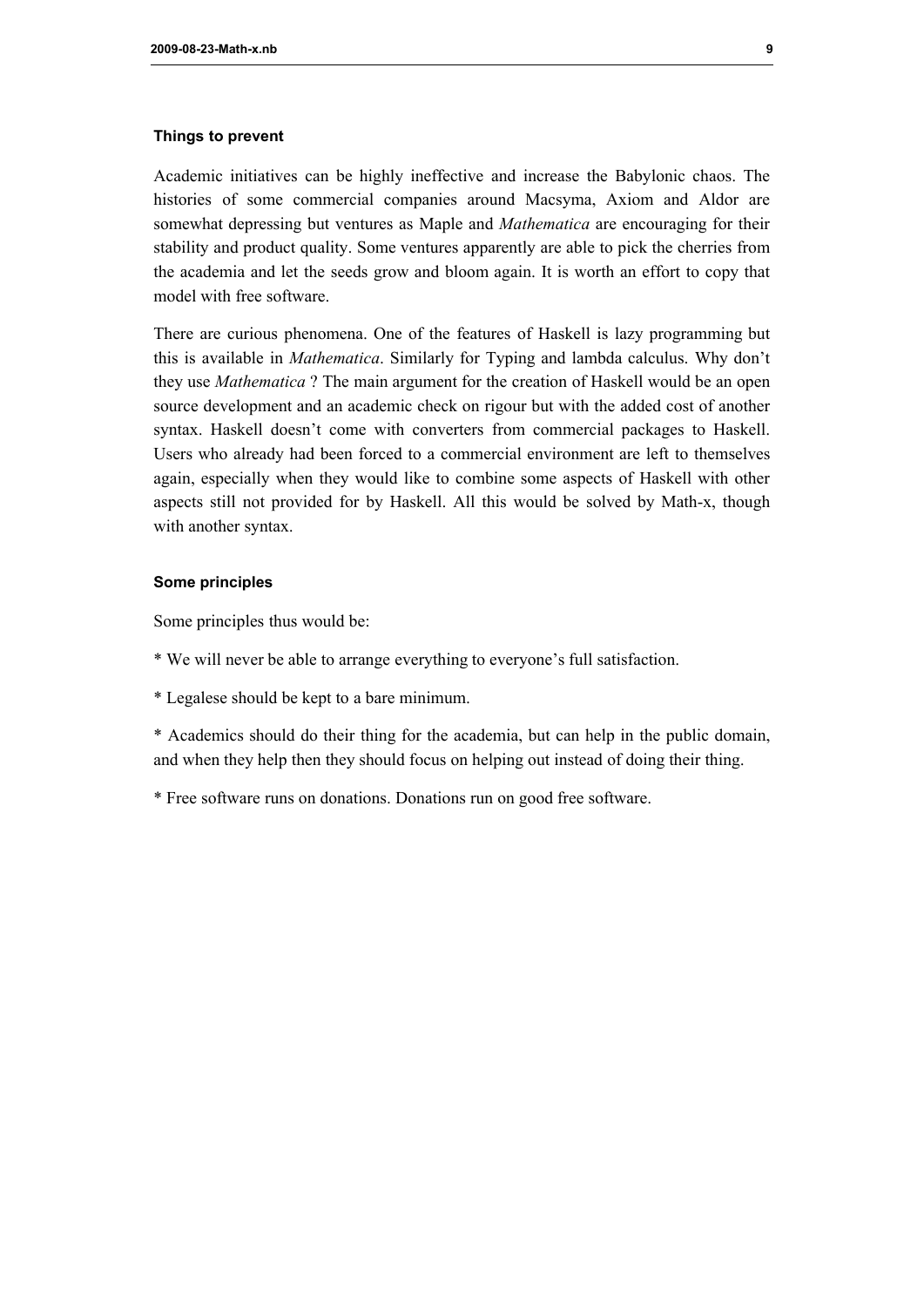# **ü A note on** *Mathematica*

I have only hands-on experience with *Mathematica* (and Algol, Pascal and Fortran). I am in favour of using "=" for identity / equality, ":=" for direct assignment and "=:" for delayed / lazy assignment, while *Mathematica* uses "==" for identity / equality, "=" for direct assignment and ":=" for delayed / lazy assignment. For me, [a, b, c] can be an ordered list and {*a, b, c*} an unordered list (set), while *Mathematica* uses the last for both though with different Attributes. I am in favour of a conditional list, such as Probability[a, ..., b, Given, c, ..., d] (where ";" and "|" cannot be used, and with an orderless form). Thus I am not hung up on the *Mathematica* language. I am in favour of adequate conversion from the *Mathematica* language to the CAL to be made. PM. There is distinction between the *Mathematica* language and the executable that evaluates it. Mathematics and its notation cannot be copyrighted but software can be proprietary.

Relevant in this context is Niklaus Wirth, http://www.inf.ethz.ch/personal/wirth/Articles/GoodIdeas\_origFig.pdf

While *Mathematica* is a computer algebra system - more precisely "a system for doing mathematics on the computer" - and is quite flexible in its use, it might be called to attention that it also allows more rigorous programming. For example,  $f[x]$  Integer] specifies that *f* accepts only integers. There are Begin and End statements (for a Context, that can be taken as a program). We can flexibly extend a function e.g. by including *f*[x String] and also work interactively in a Context (since programs can be interactive). Thus, *Mathematica* is already much of our Math-x but it cannot compile itself and be used as an OS. It would be great when WRI, the maker of *Mathematica,* would turn into a public utility company so that we could all work towards such goals. We may speculate what WRI is up to but it seems best to work towards Math-x anyhow.

Given my background and given the goal of arriving at a new computer algebra language, it seems a good idea that I comment on Richard Fateman's "Review of *Mathematica*" - http://www.cs.berkeley.edu/~fateman/papers/mma.review.pdf. On his website (page retrieved 2009-08-17) he states (undated, likely a bit after 2002): "Although it is now a decade old (and is a review of a computer program that continues to evolve), I think a careful reading shows that the broad comments are still valid."

Since my review of Fateman's Review will be lengthy, I put that into another paper.

PM 1. Richard Fateman - http://www.cs.berkeley.edu/~fateman/ - is one of the creators of Macsyma (Maxima's precursor) and thus one of the founding fathers of computer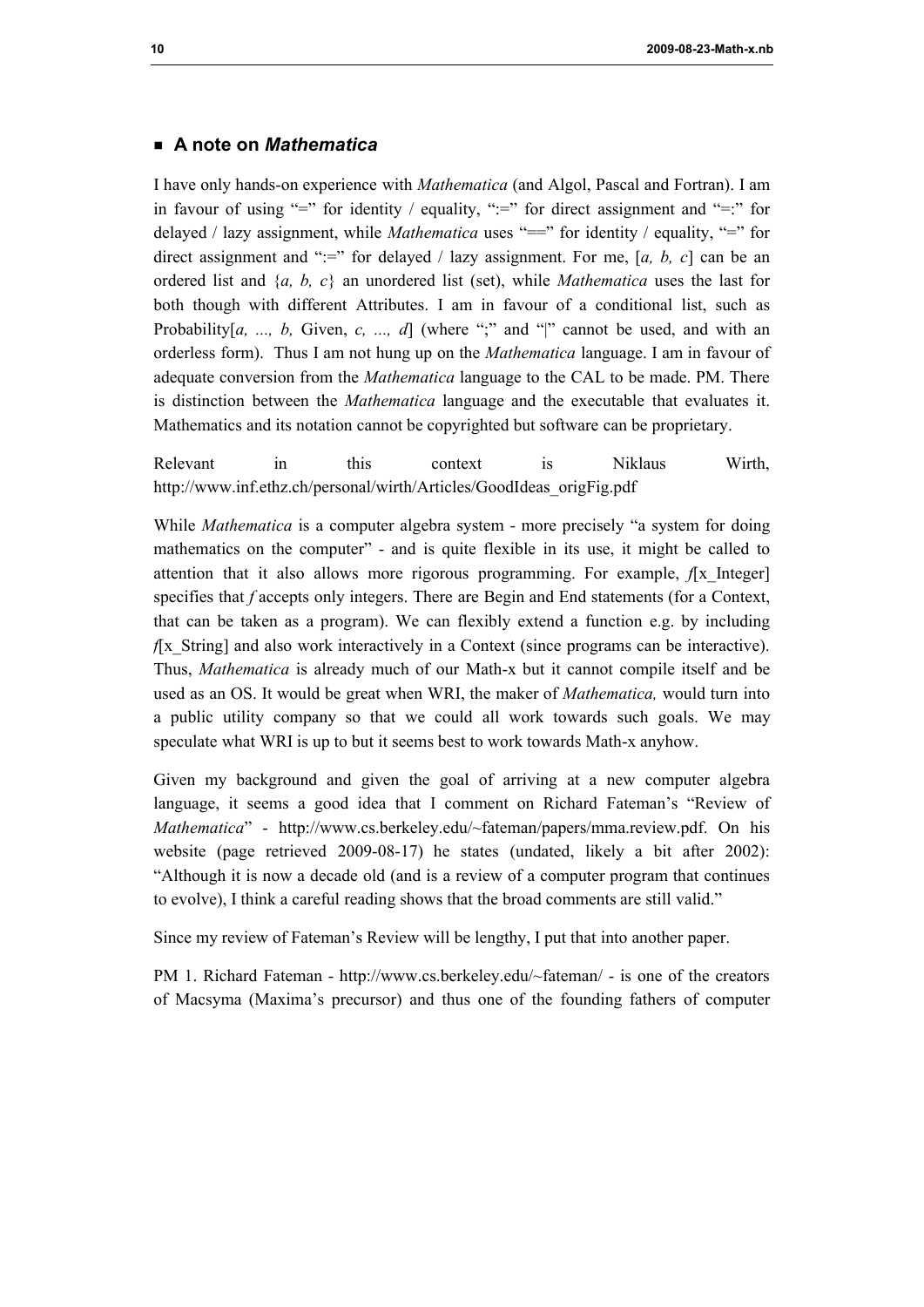algebra. Macsyma indeed is a source of inspiration of *Mathematica* itself, see e.g. http://en.wikipedia.org/wiki/Symbolic\_Manipulation\_Program.

PM 2. Advised reading from Fateman's website are:

æ 2001 *criticism of the OpenMath project* http://www.cs.berkeley.edu/~fateman/papers/openmathcrit.pdf. For example "The fact that binding, evaluation, substitution and related concepts have been so mangled by computer algebra systems (for example Maple and Mathematica) should have served as object lessons to the OpenMath designers. Instead of standing on the shoulders of those who have gone before, we are standing on their toes."

æ 2000 *Software Fault Prevention by Language Choice: Why C is Not my Favorite Language* http://www.cs.berkeley.edu/~fateman/papers/software.pdf

æ1999 *Problem Solving Environments and Symbolic Computation* http://www.cs.berkeley.edu/~fateman/papers/pse.pdf

æ 1999 *Mock Mathematica* www.cs.berkeley.edu/~fateman/mma1.6.tar.gz is a Lisp program to evaluate expressions in the *Mathematica* language. If Lisp can be ported to Oberon then this might be a starting point to port *Mathematica* programs to Oberon or Math-x as well.

æ1996-99 *Symbolic Mathematics System Evaluators* http://www.cs.berkeley.edu/~fateman/papers/eval.ps. "Perhaps if there is a lesson to be learned from the activity of the last few decades, it is this: For computer scientists to provide at one fell swoop a natural notation and evaluation scheme for all mathematicians and mathematics is both overly ambitious and unnecessary." Indeed, we should only target for a uniform syntax for the standard applications, usable in K12 and up.